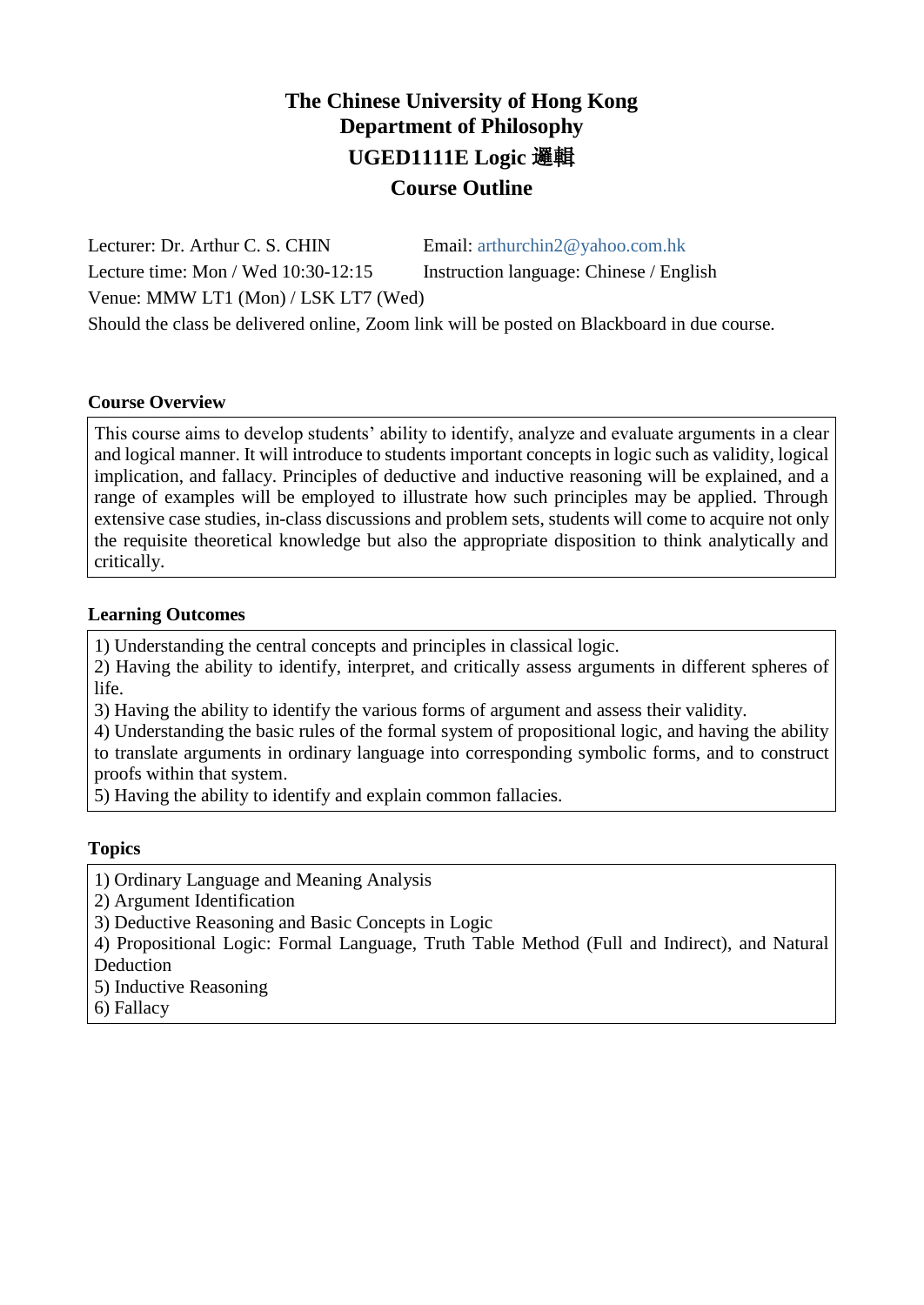# **Course Schedule and Readings**

Readings marked with "\*" are primary readings.

| Lecture        | <b>Date</b>                                                             | <b>Topic</b>                                                        | <b>Remark</b> |  |
|----------------|-------------------------------------------------------------------------|---------------------------------------------------------------------|---------------|--|
| 1              | 5/16                                                                    | <b>Introduction</b>                                                 |               |  |
|                |                                                                         | Key concepts: (i) logic (formal and informal); (ii) argument        |               |  |
|                |                                                                         | identification and evaluation                                       |               |  |
|                |                                                                         | Readings                                                            |               |  |
|                |                                                                         | Lau (2011): Chapter 1 "Introduction"                                |               |  |
| $\overline{2}$ | 5/18                                                                    | <b>Ordinary Language and Meaning Analysis</b>                       |               |  |
|                |                                                                         | Key concepts: (i) vagueness, ambiguity and incomplete meaning       |               |  |
|                |                                                                         | of ordinary language; (ii) linguistic pitfalls: unsubstantial       |               |  |
|                |                                                                         | meaning, conceptual confusion and vacuity                           |               |  |
|                |                                                                         | Readings                                                            |               |  |
|                |                                                                         | *Lau (2011): Chapter 5 "Linguistic Pitfalls"                        |               |  |
|                |                                                                         | 貝剛毅 (2014): 第一篇 意義分析 第一至四章                                          |               |  |
| 3              | 5/23                                                                    | <b>Argument Identification</b>                                      |               |  |
|                |                                                                         | Key concepts: (i) argument; (ii) techniques in argument             |               |  |
|                |                                                                         | identification; (iii) basic techniques in evaluating an argument    |               |  |
|                |                                                                         | Readings                                                            |               |  |
|                |                                                                         | *Lau (2011): Chapter 8 "Identifying Arguments"                      |               |  |
|                |                                                                         | Hurley (2015): Section 1.2 in Chapter 1 "Basic                      |               |  |
|                |                                                                         | Concepts" $(pp.14-33)$                                              |               |  |
| $\overline{4}$ | $5/25$<br><b>Deductive Reasoning and Basic Concepts in Logic Part 1</b> |                                                                     |               |  |
|                |                                                                         | Key concepts: (i) Deduction and induction; (ii) validity and        |               |  |
|                |                                                                         | soundness; (iii) logical consistency; (iv) logical equivalence; (v) |               |  |
|                |                                                                         | argument form                                                       |               |  |
|                |                                                                         | Readings                                                            |               |  |
|                |                                                                         | *Lau (2011): Chapter 9 "Valid and Sound Argument"                   |               |  |
|                |                                                                         | Hurley (2015): Sections 1.3 and 1.4 in Chapter 1 "Basic             |               |  |
|                |                                                                         | Concepts" $(pp.33-52)$                                              |               |  |
| 5              | $5/30$                                                                  | <b>Deductive Reasoning and Basic Concepts in Logic Part 2</b>       |               |  |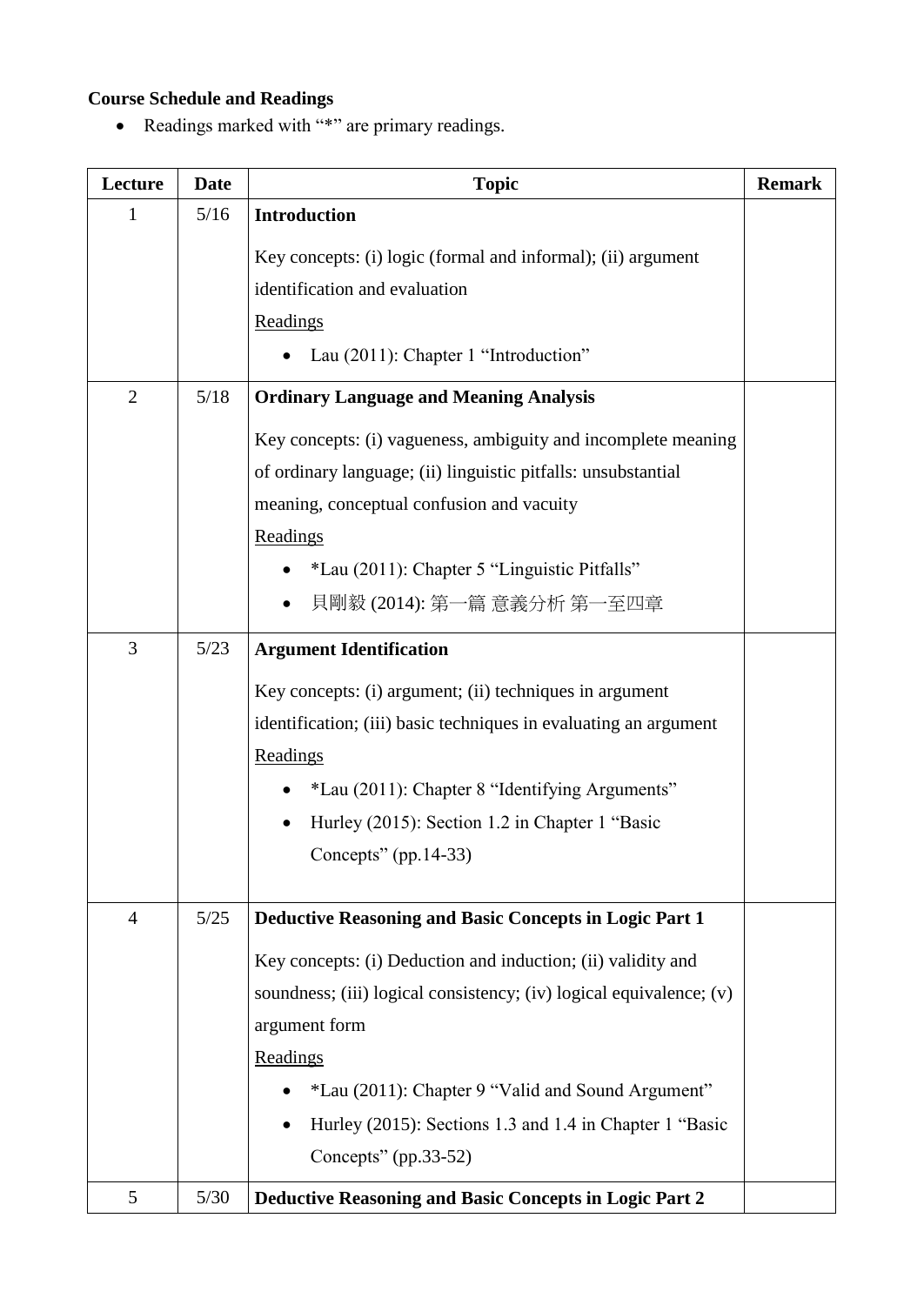|                |      | Readings<br>Same as Deductive Reasoning Part 1                                                                                                              |                 |
|----------------|------|-------------------------------------------------------------------------------------------------------------------------------------------------------------|-----------------|
| 6              | 6/1  | <b>Propositional Logic (PL) Part 1</b>                                                                                                                      |                 |
|                |      | Key concepts: (i) syntactic rules of PL; (iii) truth-function                                                                                               |                 |
|                |      | logical connectives, and truth-tables; (iv) translating arguments                                                                                           |                 |
|                |      | in natural language into PL; (vi) testing validity of PL                                                                                                    |                 |
|                |      | arguments by the truth table method; (vii) natural deduction in                                                                                             |                 |
|                |      | PL                                                                                                                                                          |                 |
|                |      | Readings                                                                                                                                                    |                 |
|                |      | *Hurley (2015): Chapter 6 "Propositional Logic"                                                                                                             |                 |
| $\overline{7}$ | 6/6  | <b>Propositional Logic (PL) Part 2</b>                                                                                                                      |                 |
|                |      | Readings                                                                                                                                                    |                 |
|                |      | Same as Propositional Logic Part 1                                                                                                                          |                 |
| 8              | 6/8  | <b>In-Class Midterm Test</b>                                                                                                                                | 40%             |
| 9              | 6/13 | <b>Propositional Logic (PL) Part 3</b>                                                                                                                      |                 |
|                |      | Readings<br>Hurley (2015): Chapter 7 "Natural Deduction in<br>Propositional Logic"                                                                          |                 |
| 10             | 6/15 | <b>Inductive Reasoning Part 1</b>                                                                                                                           |                 |
|                |      | Key concepts: (i) inductive argument and defeasibility; (ii)                                                                                                |                 |
|                |      | strength, cogency, and the requirement of total evidence; (iii)                                                                                             |                 |
|                |      | common types of inductive argument and their evaluation                                                                                                     |                 |
|                |      | Readings                                                                                                                                                    |                 |
|                |      | *Lau (2011): Chapter 10 "Inductive Reasoning"                                                                                                               |                 |
|                |      | (excluding 10.4); Chapter 17 "Statistics and Probability"                                                                                                   |                 |
|                |      | 貝剛毅 (2014): 第四篇 歸納法 (12至15章)                                                                                                                                |                 |
| 11             | 6/20 | <b>Inductive Reasoning Part 2</b>                                                                                                                           |                 |
|                |      | Readings                                                                                                                                                    |                 |
|                |      | *Lau (2011): Chapter 21 "Analogical Reasoning"                                                                                                              |                 |
| 12             | 6/22 | <b>Fallacy</b>                                                                                                                                              | Reading<br>Week |
|                |      | Key concepts: (i) fallacy of inconsistency; (ii) fallacy of<br>irrelevance; (iii) fallacy of insufficiency; (iv) fallacy of<br>inappropriate presupposition |                 |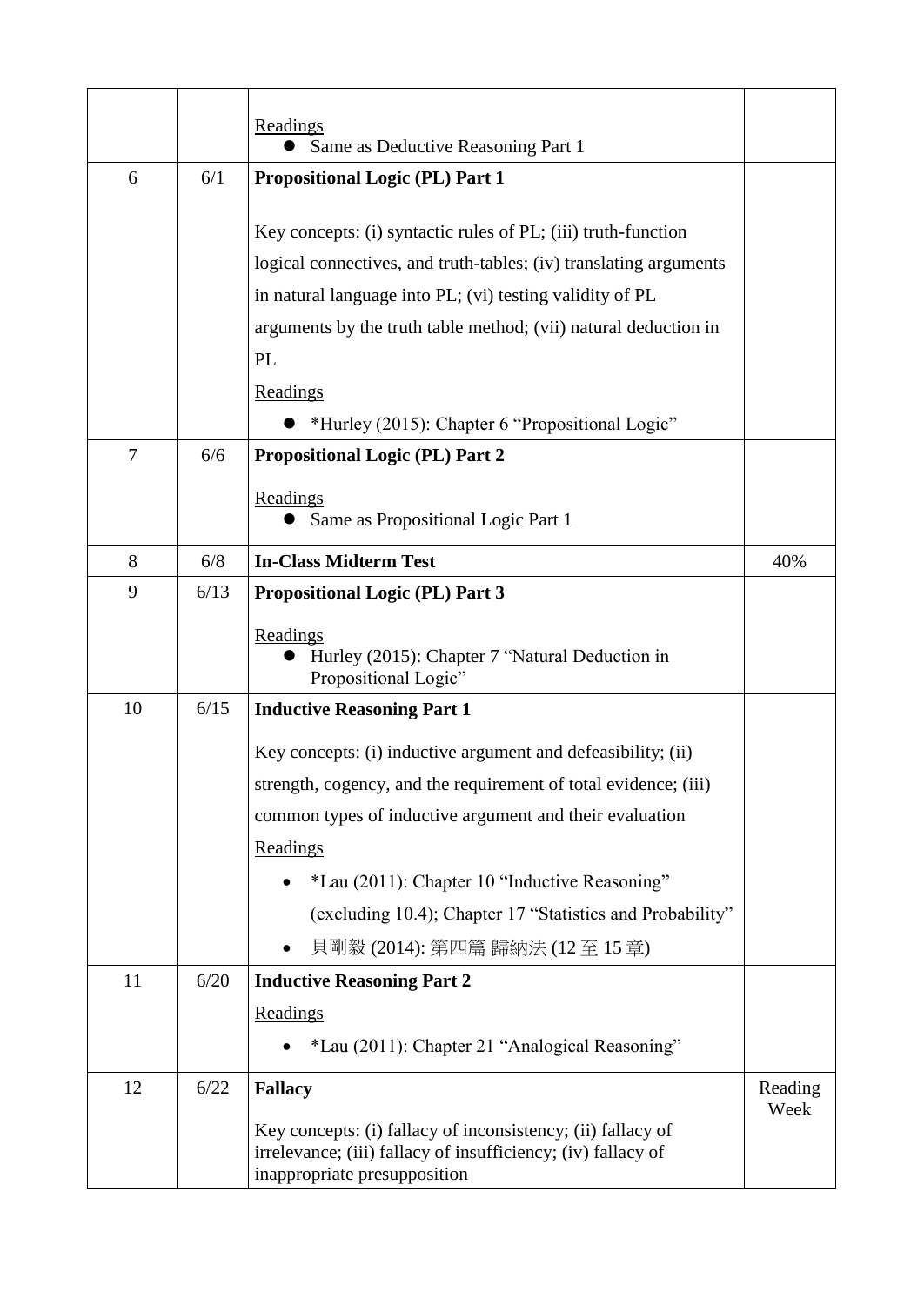|    |      | Readings                                                                          |     |
|----|------|-----------------------------------------------------------------------------------|-----|
|    |      | $*$ Lau (2011): Chapter 19 "Fallacy"<br>$\bullet$                                 |     |
|    |      | Hurley (2015): Sections 3.1-3.4 in Chapter 3 "Informal<br>$\bullet$<br>Fallacies" |     |
| 14 | 6/27 | Revision                                                                          |     |
| 15 | 6/29 | <b>In-Class Final Test</b>                                                        | 50% |

## **Learning Resources**

- 1. Copi, Irving & Cohen, Carl & McMahon, Kenneth (2014). *Introduction to Logic* (14th ed., International Edition). Upper Saddle River, NJ: Pearson Education.
- 2. Goldfarb, Warren (2003). *Deductive Logic*. Indianapolis: Hackett Pub. Co.
- **3. Lau, Joe Y. F. (2011).** *An Introduction to Critical Thinking and Creativity: Think More, Think Better***. Hoboken, N.J: Wiley**
- 4. Hausman, Alan & Kahane, Howard & Tidman, Paul (2010). *Logic and Philosophy* (11th ed.). Boston, MA: Thomson Wadsworth/Cengage Learning.
- 5. Hurley, Patrick (2015). *A Concise Introduction to Logic* (12th ed.). Australia ; Stamford, Ct.: Cengage Learning.
- 6. Priest, Graham (2000). *Logic: A Very Short Introduction*. Oxford: Oxford University Press.
- 7. Schick, Theodore & Vaughn, Lewis (2014). *How to Think about Weird Things* (7th ed.). New York: McGraw-Hill Companies, Inc.
- **8.** 貝剛毅,2014,思方導航(第四版),匯智出版
	- Full text of Lau (2011) accessible through CU Library.
	- Selected chapters from Hurley (2015) will be uploaded onto Blackboard in due course.

## **Learning Activities and Workload**

- Lecture (2 hours each week)
- Reading for each topic
- Problem Sets (NOT part of course assessment)

## **Assessment Scheme**

| Task                | Description                 | Weight |
|---------------------|-----------------------------|--------|
| Participation       | In-Class Q&A and discussion | 10%    |
| <b>Midterm Test</b> | In-class test $(6/8)$       | 40%    |
| <b>Final Test</b>   | In-class test $(6/29)$      | 50%    |

- Format of Midterm and Final Test: T/F questions, MC, and short questions.
- Questions may be in Chinese or English only.

## **Details of Course Website**